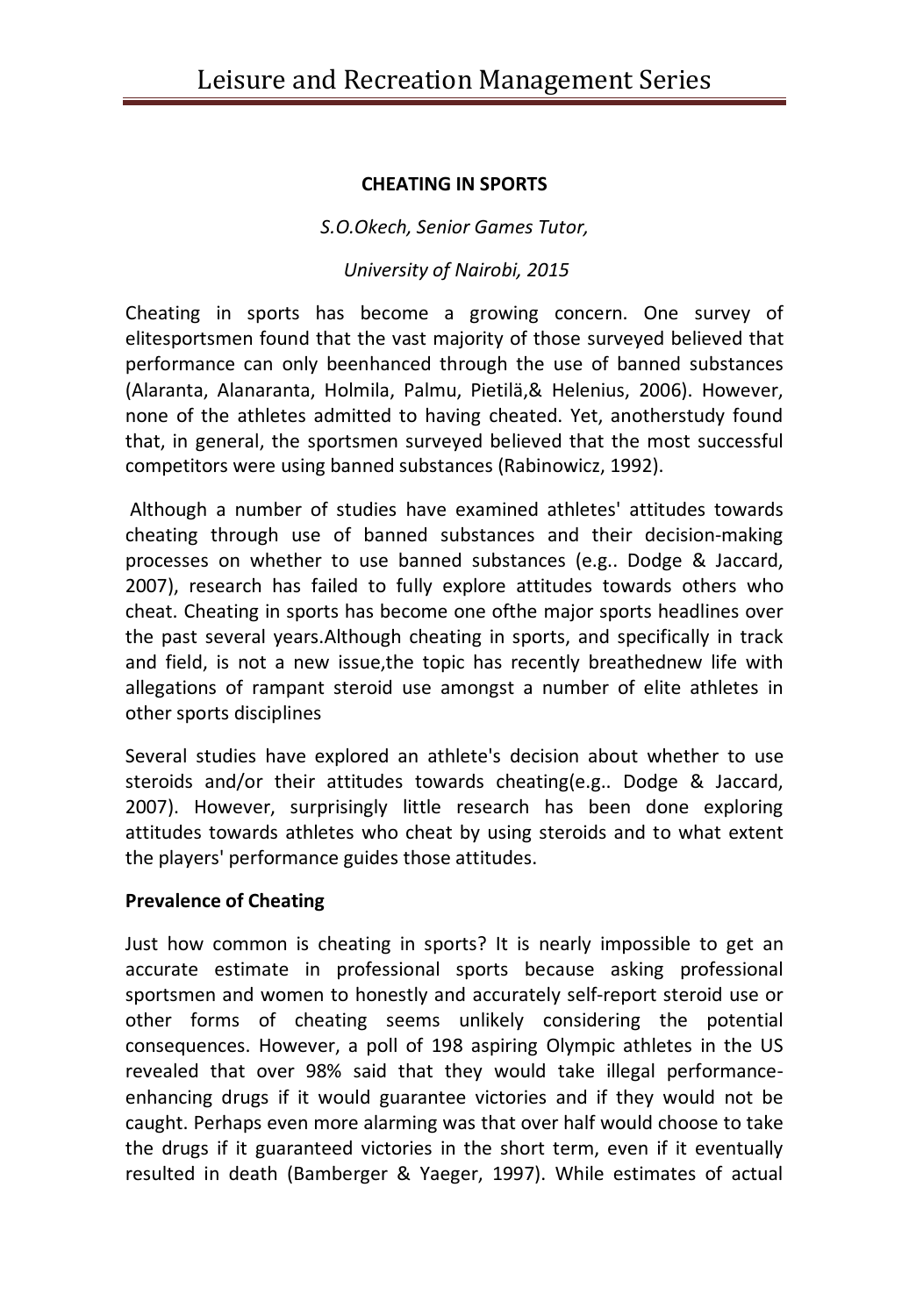steroid usage vary, it appears to be a growing concern in all sports from the high-school level and above (Gough, 1989).

Since steroid usage appears to be a growing problem, it is critical to gain an understanding of how people view sports people who cheat. What factors determine whether individuals form negative attitudes towards sports cheats and under what circumstances, and to what extent, do individuals wish to punish such cheats?

# **Perceptions of Others Who Cheat**

In order to understand what factors affect participants' attitudes toward athletes who cheat, it is necessary to understand how people in general form judgments of other peoples' behaviors.

Attribution theories have examined the decision-making process people use in providing explanations for behavior. Jones and Davis's (1965) theory of correspondent inference examined the extent to which people use personal or situational attributions to explain the behaviors of others. According to this theory, individuals are most likely to make personal attributions when the behavior is freely chosen, yields distinctive effects, and is low in social desirability.

Other theories of attribution have also focused on consistency of behavior (Kelley,1967). Previous studies have found that most people are in agreement that cheating is wrong and low in social desirability(Jendrek, 1992).However, occasionally people are willing to "forgive" cheating under certain circumstances, such as when there is extreme pressure (Davis et al., 1992), as might be the case in professional sports. However, if the athlete repeatedly cheats (consistency), it might be difficult for individuals to dismiss the cheater's actions as resulting from situational demands. Rather, people would be more likely to make personal attributions for that behavior.

A number of studies have explored participants' attitudes towards drug use. Surveys of student-athletes have found that a vast majority disapprove of illegal drug use. However, the validity of such reports is doubtful since many athletes may fear being exposed.

Therefore, it may be necessary to explore individual attitudes towards cheating in other domains to understand how people actually view cheaters. In fact Duda and NichoUs (1992) argue that there may be overlap between individual perception and motivation across academic and sports domains.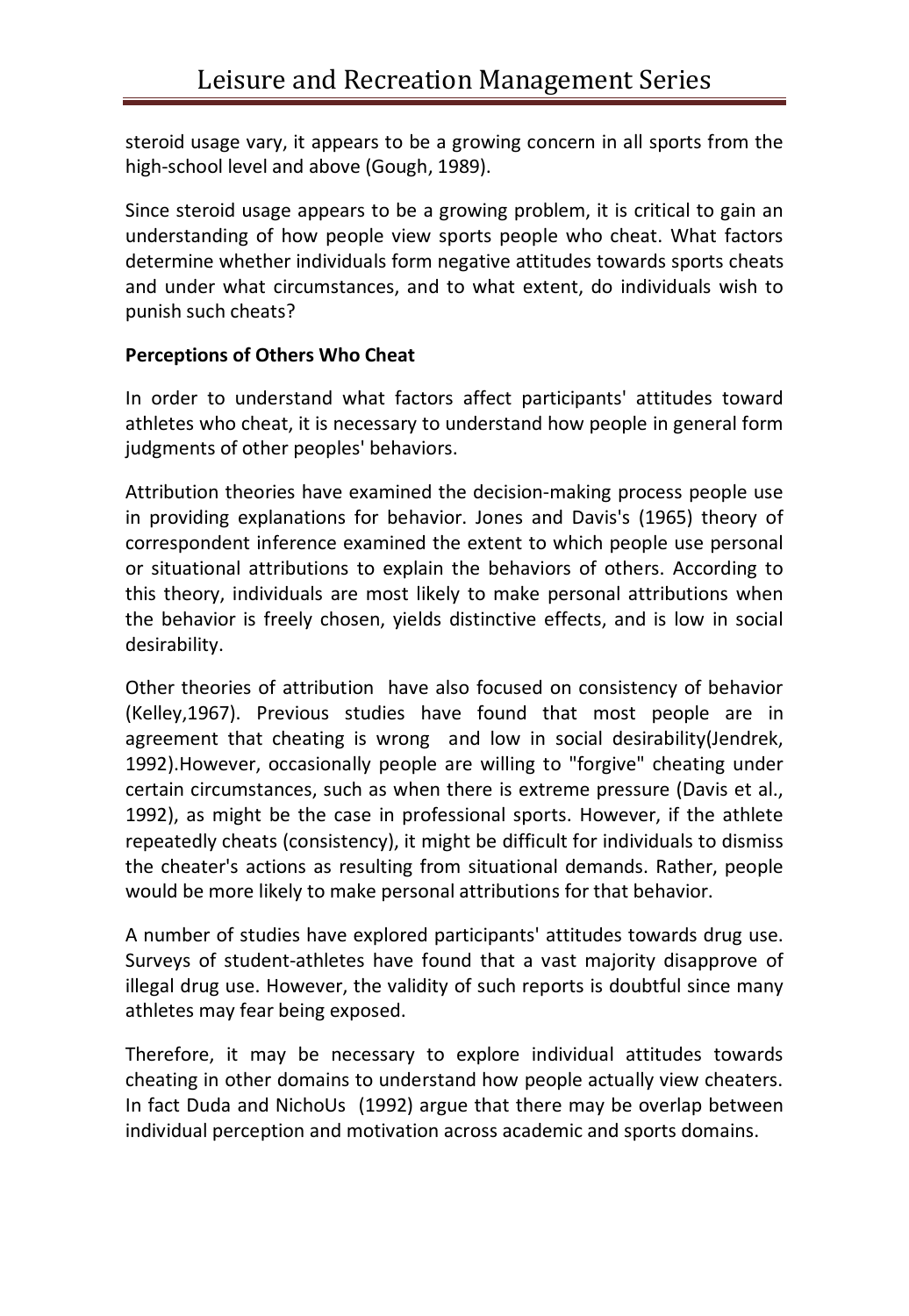A number of situational factors appear to affect peoples' attitudes towards cheaters. Studies have found that perceptions of cheaters were affected by the relationship of the rater to the cheater (Jendrek, 1992) and the perceived need to cheat. Therefore, a player may be more lenient in their attitudes towards a teammate who cheats or for someone who cheats out of desperation. For example, Jendrek (1992) found that raters were more lenient in their response to friends who cheat than to cheaters with whom they were unfamiliar.

Therefore, one would expect a cheats to be more lenient towards peers who also cheat. Wryobeck and Whitley (1999) examined peer perceptions of both cheaters and their accomplices. The behavior of accomplices was perceived as less severe than the behavior of the cheater. Although much research has focused on academic cheating, some of these same psychological principles may apply to cheating in sports as well.

### **References**

Alaranta, A., Alaranta, H., Homila, J., Pahnu, P, Pietilä, K., & Helenius, I. (2006). Self-reported attitudes of elite athletes towards doping: Differences between types of sport. International Journal of Sports Medicine, 27, 842- 846.

Bamberger, M., & Yaeger D. (1997, April 14th) Over the edge. Sports Illustrated, 86, 60-64.

Davis, S. F., Grover, C A., Becker, A. H., & McGregor, L.N. (1992). Academic dishonesty: Prevalence, determinants, techniques, and punishments. Teaching of Psychology 19 16-20.

Dodge, T., & Jaccard, J. J. (2007). Negative beliefs as a moderator of the intention-behavior relationship: Decisions to use performance-enhancing substances. Journal of Applied Social Psychology, 37(1), 43-59.

Duda, J. L., & NichoUs, J. G (1992). Dimensions of achievement motivation in schoolwork and sports. Journal of Educational Psychology, 84, 290-299.

Gough, D. (1989). Steroids in athletics: Is the edge worth the risk? A review and commentary. Journal of Alcohol and Drug Education, 55(1), 28-34.

Jendrek, M. P (1992). Students reactions to academic dishonesty. Journal of College Student Development, 55,260-273.